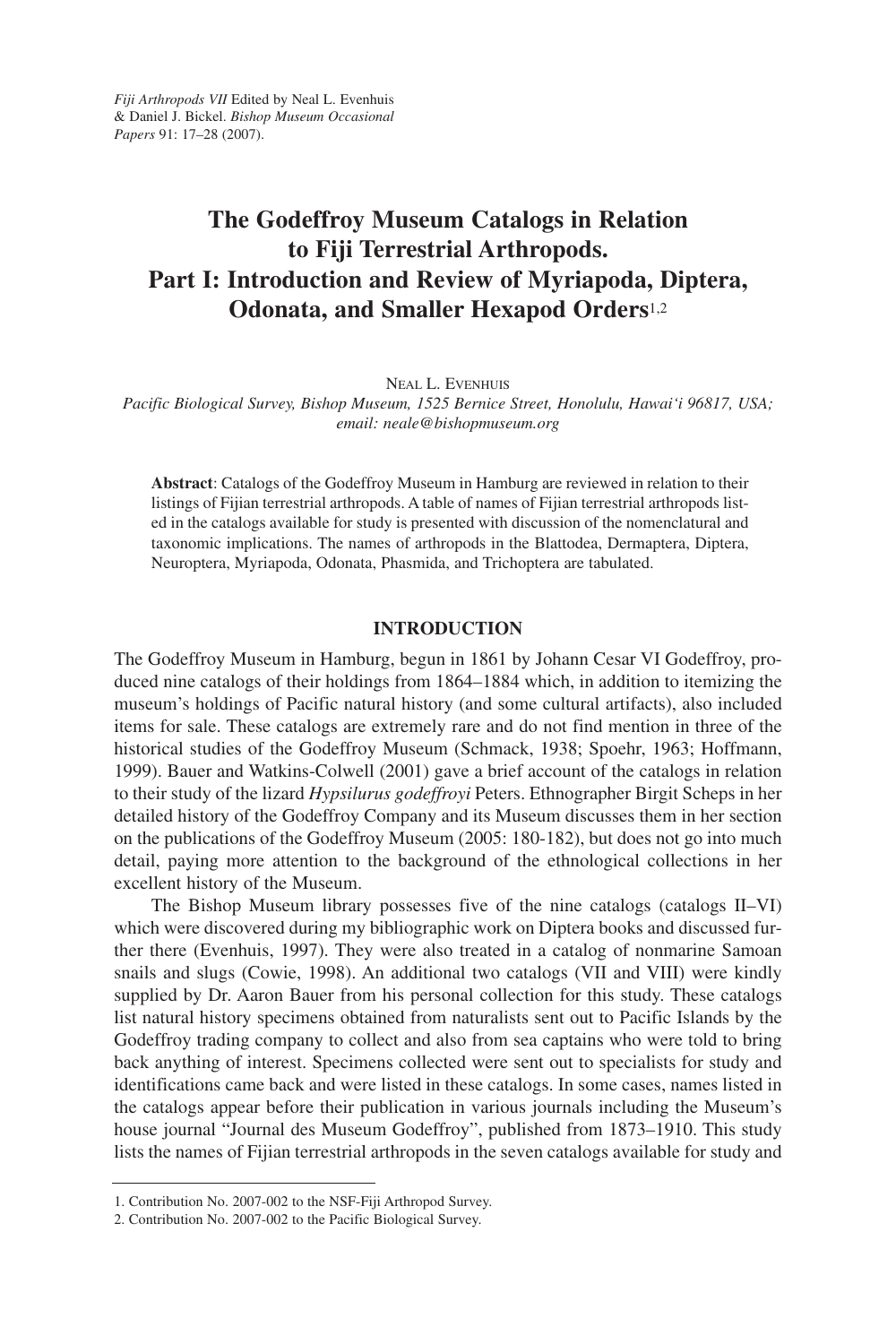discusses any nomenclatural or taxonomic implications that may result from their appearance in the catalogs. Because of the rarity of the catalogs, it is hoped that bringing notice of them here will precipitate further study on the Godeffroy material.

Because the list of names is so extensive, this study will be dealt with in parts. This first part will give background information on Godeffroy Museum and its catalogs and review the names of the Blattodea, Dermaptera, Diptera, Neuroptera, Myriapoda, Odonata, Phasmatida, and Trichoptera.

### **BACKGROUND TO THE CATALOGS**

### *The House of Godeffroy and the Godeffroy Trading Company*

The Godeffroys were French Huguenots of La Rochelle where the leader of their successful family was mayor of the city. However, in 1737 they were forced to flee France to avoid religious persecution brought about by King Louis XIV's anti-Protestantism. The family sought asylum in Germany and, after a few moves, finally settled in the trading port of Hamburg, which, although predominantly Lutheran, was tolerant of persons of all religions. They lived peacefully in Hamburg for decades to come.

Eight years after the death of Johann Cesar III Godeffroy, his son Johann Cesar IV founded the trading firm that was to bear the family name — and, with the subsequent entry of his son Johann Cesar V into the business, the familiar name of J.C. Godeffroy & Sohn was born.

Trading began simply to Western Europe and the West Indies with linens as an export item and goods returning to Hamburg including wines, copper, figs, coffee, and Cuban sugar. The trading empire grew slowly, through good times and bad, establishing outposts in Havana and in Valparaiso, and building a fleet of trading ships that, at its peak, numbered 27. In 1855, Godeffroy's agent in Valparaiso, August Unshelm, was commissioned to investigate the possibility of expanding trade into the Pacific. He sailed out to the Navigator Islands [= Samoa], The Friendly Islands [= Tonga], Fiji, and finally returned to Tahiti.

The trading business in the Pacific was very successful with new outposts being established in many Pacific Islands; and ships loaded with copra, coconut oil, and pearl shells heading back to Hamburg where the ship captains were rewarded with a percentage of the profits of their cargo. In 1860, a central outpost was established in Apia, Samoa that directed the Pacific operations.

During the hard financial times of the late 1850s, the firm was forced to supplement its revenue by taking on passengers to Australia and California, the latter mainly those wishing to make it rich in the gold rush. The German government soon realized the potential for expanding its influence into the Pacific and utilized the Godeffroy company to help with the colonization of many of the Pacific Islands. For the next twenty years, the Godeffroy ships mixed trading cargo and shipping passengers to faraway islands as its business. The company's presence in the Pacific continued until the early 1880s soon after the company went bankrupt and into dissolution.

#### *The Establishment of the Museum Godeffroy*

Following a lifelong dream of establishing collections of natural and cultural curiosities from exotic locales and presenting them to an interested public, Johann Cesar VI Godeffroy employed his sea captains to bring back anything of interest they encountered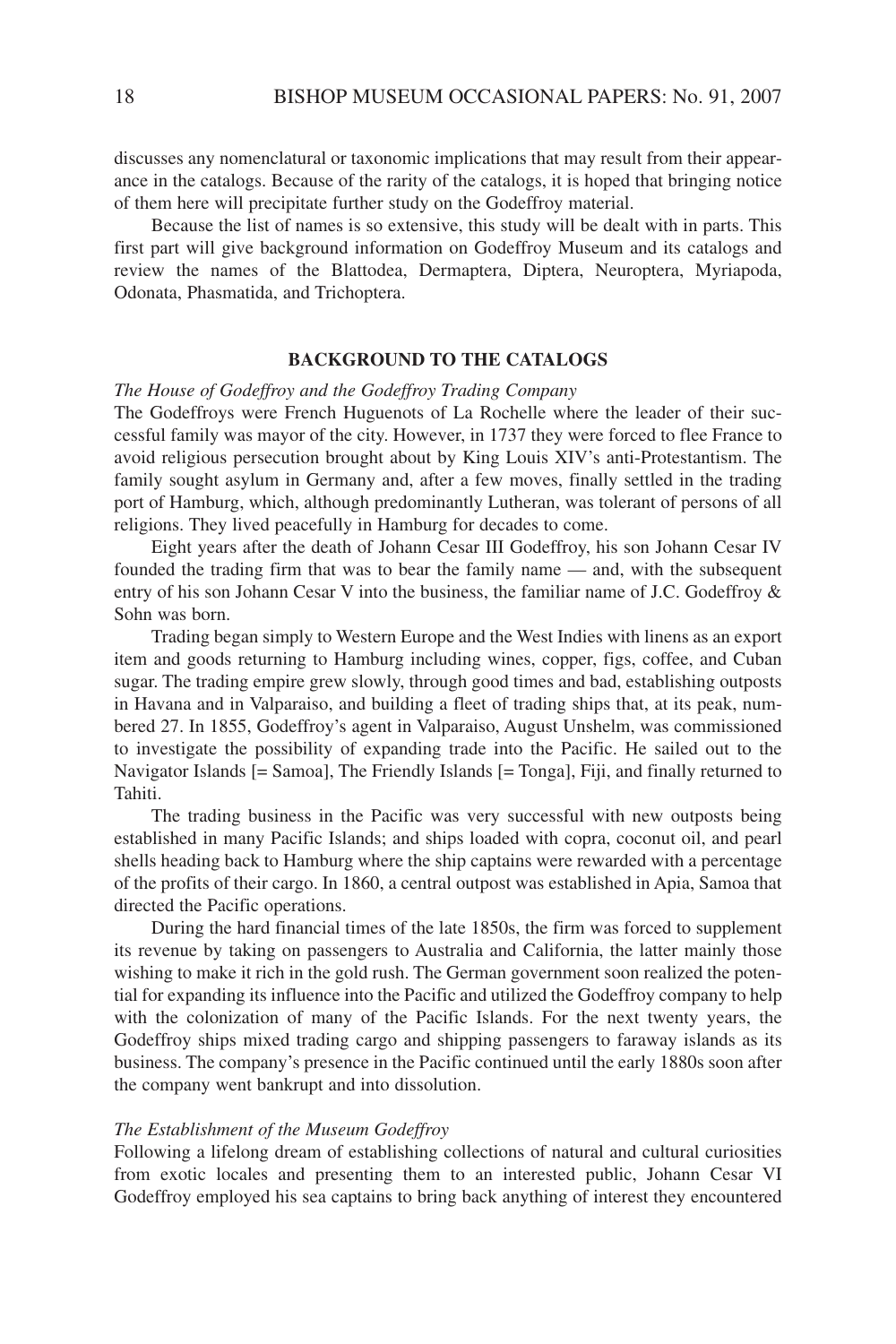during their travels. They were expressly told to collect birds, shells, and other animals as well as cultural objects from all localities they visited. As a result, Godeffroy had soon accumulated a large number of natural history specimens and cultural artifacts from the South Pacific and was storing them in a cluttered warehouse. It was time to find a proper place to house and organize them, thereby better ascertaining their value.

In 1860 Godeffroy wrote to Dr. Eduard Gräffe (1833-1919) in Switzerland to request his services in founding a museum and collecting in the South Seas. The 28-year old Gräffe accepted and in 1861 boarded a train for Hamburg. After a short time helping set up the Museum Godeffroy, Gräffe was sent to the Pacific in October 1861 where he eventually settled in Apia and directed the Godeffroy operations there for the next ten years while also collecting in Australia, Samoa, Tahiti, Fiji, Tonga, and other South Pacific Islands. Gräffe's arrival in Apia was apparently reluctantly well thought of by his employers: "Dr. Graeffe ist ein Genie, aber fürchterlich unordentlich u. schmutzig, er machte aus meinen besten Zimmern bald einen wahren Schweinestall, u. es war ein Glück für ihn, dass meine Frau abwesend war." (letter from J.C. Godeffroy VII to his father J.C. VI *in* Hoffmann, 1999). Other scientific collectors were hired by the company over the years who, working in different areas of the vast Pacific ocean, helped increase the holdings of the Godeffroy Museum with their successful collecting or fishes, birds, shells, insects, and plants (see Table 1 for a list of some of the collectors known to have been employed by the Godeffroy company).

| <b>Table 1. Preliminary List of Known Godeffroy Collectors</b> |                    |                                                                       |
|----------------------------------------------------------------|--------------------|-----------------------------------------------------------------------|
|                                                                | <b>Known Dates</b> |                                                                       |
| <b>Name</b>                                                    | <b>Collected</b>   | <b>Where Collected</b>                                                |
| Dämel, Eduard (1821-1900)                                      | 1867-1874          | Australia (NSW, Queensl.)                                             |
| Decker*                                                        | ?                  | ?                                                                     |
| Dietrich, Amalie (1821-1891)                                   | 1863-1873          | Australia (Queensl.)                                                  |
| Garrett, Andrew (1823-1878)                                    | 1866-1870          | Hawaii, Samoa, Fiji, Cook Is,                                         |
|                                                                |                    | Society Is, Tuamotus, Marquesas                                       |
| Gräffe, Eduard (1833-1919)                                     | 1862-1872          | Australia, Samoa, Fiji, Tonga,                                        |
|                                                                |                    | Tuamotus, Tahiti, numerous                                            |
|                                                                |                    | smaller Polynesian and                                                |
|                                                                |                    | Micronesian islands                                                   |
| Hennings*                                                      | 1863               | Fiji                                                                  |
| Holsten*                                                       | 9                  | "Südseeinseln"                                                        |
| Hübner, Franz (1846-1877)                                      | 1875-1877          | Samoa, Tonga, New Britain                                             |
| Kleinschmidt, Johann Theodor (1834-1881)                       | 1875-1881          | Fiji, Solomons Is, Vanuatu                                            |
| Kubary, Jan Stanislaus (1846-1896)                             | 1869-1879          | Micronesia                                                            |
| Rachau, C*                                                     | $1861+$            | "Südseeinseln"                                                        |
| Tetens, Alfred (1835-1909)*                                    | 1862-1866          | Palau, Caroline Is, islands off shore of<br>northern Papua New Guinea |
| Wendt, H W*                                                    | 1873               | Marshall Is                                                           |

In 1863, after interaction on his behalf by the well-known Hamburg naturalist broth-

\* Ship captains named by Gräffe in Scheps (2005: 268) as helping collect specimens for the Godeffroy Museum. Further information on them obtained from Hoffman (1999).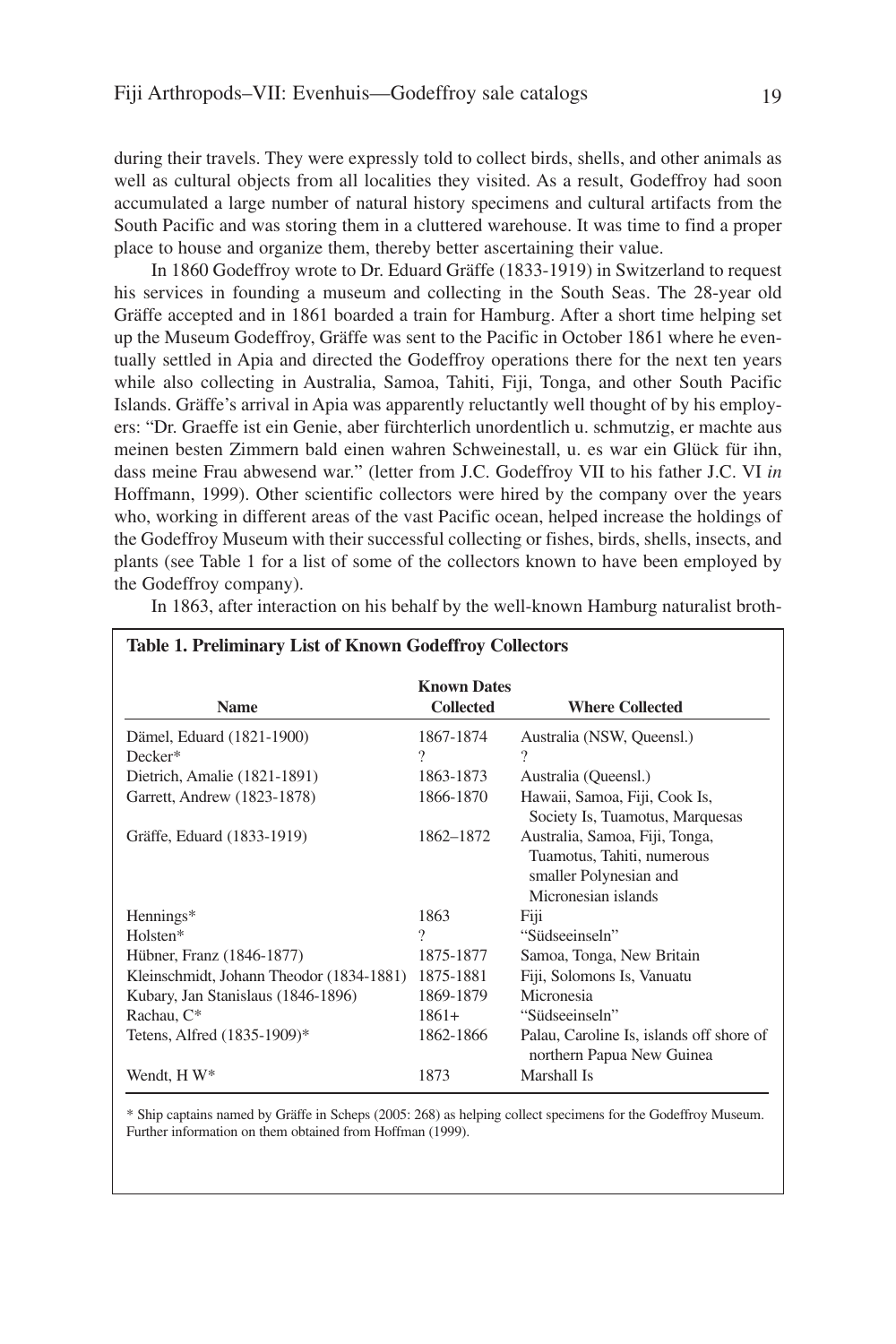ers George, Karl, and Otto Semper, Hamburg-born Johannes Dietrich Eduard Schmeltz (1839-1909) was hired as custodian of the collection. Schmeltz was a self-trained biologist, who maintained many biological contacts in the Hamburg area in his efforts to increase his knowledge of natural history of the region. Schmeltz remained in the employ of the Godeffroy company for almost twenty years until a few years after the company's bankruptcy and dissolution in 1879, whereupon he left to become the director of the Rijks Ethnographisch Museums in Leiden.

| No.         | Author           | Year | Title/Publisher                                                                                                                                                                                                                                                                                             | Pages                                 |
|-------------|------------------|------|-------------------------------------------------------------------------------------------------------------------------------------------------------------------------------------------------------------------------------------------------------------------------------------------------------------|---------------------------------------|
| П           | Schmeltz, J.D.E. | 1865 | Catalog II der zum Verkauf stehenden Doubletten aus<br>dem naturhistorischen Expeditionen der Herren Joh.<br>Ces. Godeffroy & Sohn in Hamburg. [no publisher<br>given], Hamburg                                                                                                                             | $iv + 33$ pp.                         |
| Ш           | Schmeltz, J.D.E. | 1866 | Catalog III der zum Verkauf stehenden Doubletten aus<br>dem naturhistorischen Expeditionen der Herren Joh.<br>Ces. Godeffroy & Sohn in Hamburg. [no publisher<br>given], Hamburg                                                                                                                            | $[iii] + xii + 52$ pp.                |
| IV          | Schmeltz, J.D.E. | 1869 | Museum Godeffroy. Catalog IV, nebst einer Beiläge,<br>enthaltend: topographische Notizen; Beschreibung<br>neuer Bryozoen von Senator Dr. Kirchenpauer zu<br>Hamburg und einer neuen Asteriden-Gattung von Dr.<br>Chr. Lütken zu Kopenhagen. Wilhelm Mauke Söhne,<br>vormals Perthes-Besser & Mauke, Hamburg | $xxxxix + [iii] + 139 +$<br>$[2]$ pp. |
| V           | Schmeltz, J.D.E. | 1874 | Museum Godeffroy. Catalog V. Nebst einer Beiläge<br>enthaltend topographische und zoologische Notizen.<br>L. Friedrichsen & Co., Hamburg                                                                                                                                                                    | $xxxxvi + [iii] + 215$<br>pp.         |
| VI          | Schmeltz, J.D.E. | 1877 | Museum Godeffroy. Catalog VI. Nachträge zu Catalog<br>V. L. Friedrichsen & Co., Hamburg                                                                                                                                                                                                                     | $v + 108$ pp.                         |
| VII         | Schmeltz, J.D.E. | 1879 | Museum Godeffroy. Catalog VII. Wirbeltheire<br>(Animalia vertebrata) und Nachträge zu Catalog V &<br>VI aus den übrigen Thierklassen. L. Friedrichsen &<br>Co., Hamburg                                                                                                                                     | $viii + 99$ pp.                       |
| <b>VIII</b> | Schmeltz, J.D.E. | 1881 | Museum Godeffroy,<br>Hamburg.<br>Catalog<br>VIII.<br>Zoologischer Anzeiger 4(91) (Beilage)                                                                                                                                                                                                                  | 18 pp.                                |

### *The Godeffroy Museum sale catalogs*

Schmeltz's immediate tasks after being hired by Godeffroy were to put the collections into order; invite specialists to Hamburg to identify specimens and possibly borrow material for further study; and make catalogs of duplicate specimens to be offered for sale. From 1864 to 1881, eight such sale catalogs were compiled by Schmeltz (Figs. 1-2); a ninth catalog in 1884 was compiled by C.W. Pöhl (see Table 2 for a list of catalogs available for this study). In addition to the catalogs, the Godeffroy business also subsidized publication of their house journal, the *Journal des Museum Godeffroy* (1873-1910). Both publications were used to publicize the specimens in the museum and to disseminate information on the scientific research being conducted on those specimens collected by the Godeffroy explorers and sea-captains.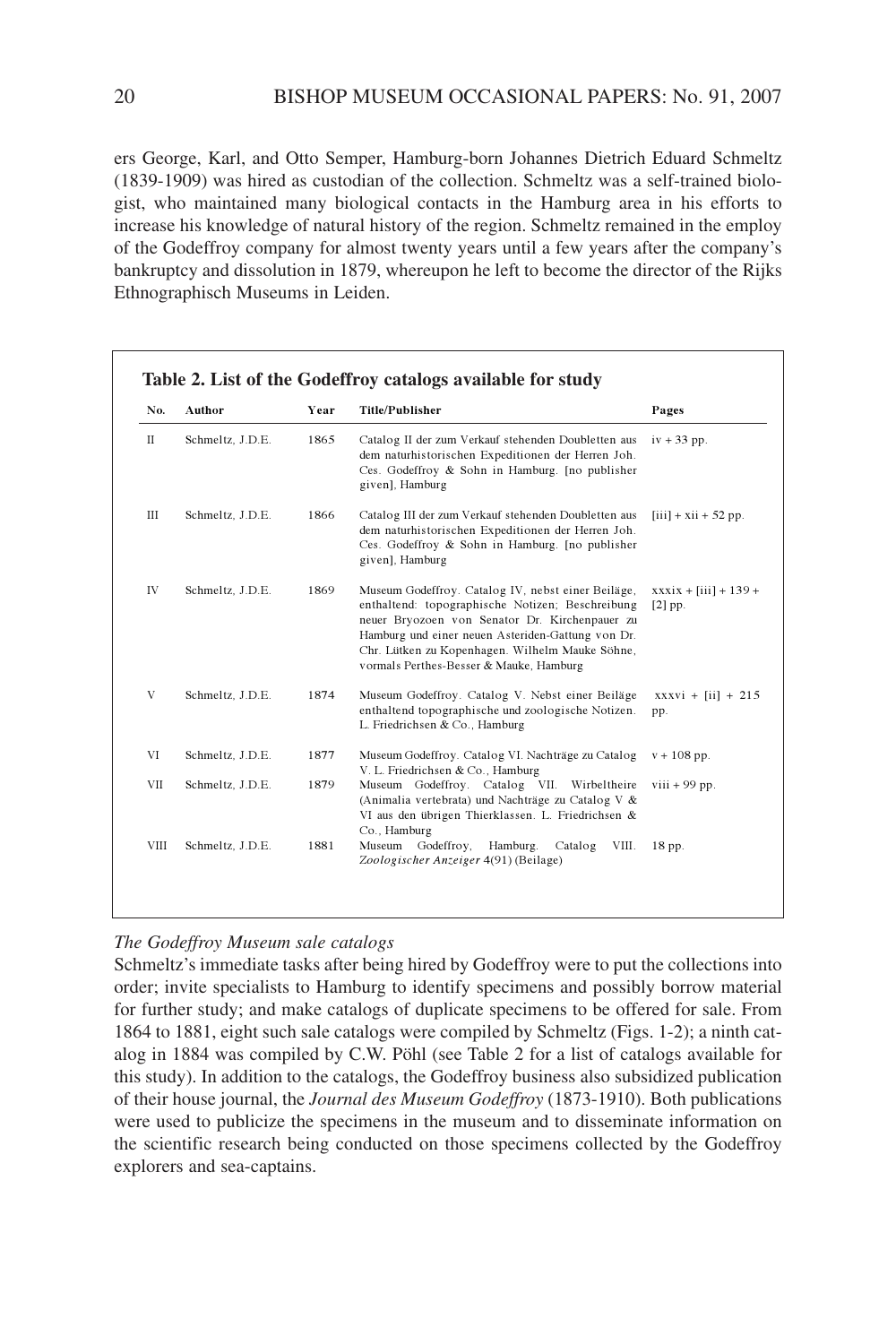

**Figure 1**. Cover of the second sale catalog of the Godeffroy Museum. From copy held in the Bishop Museum Library.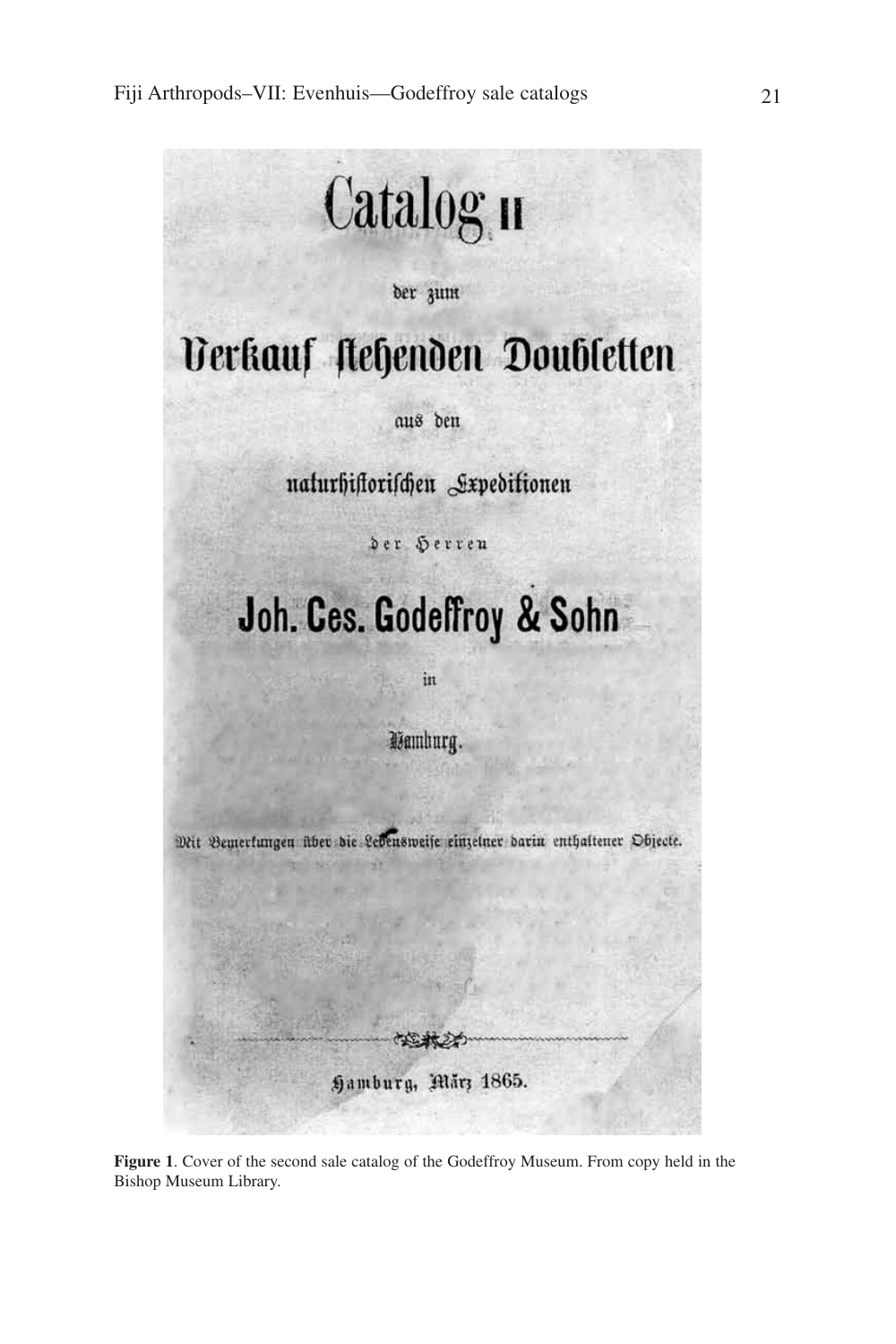# MUSEUM GODEFFROY.

# CATALOG IV,

nebst einer

### BEILAGE,

enthaltend:

TOPOGRAPHISCHE NOTIZEN; BESCHREIBUNG NEUER BRYOZOEN

von

Senator Dr. Kirchenpauer zu Hamburg

und

EINER NEUEN ASTERIDEN-GATTUNG

von

Dr. Chr. Lütken zu Kopenhagen.

MBURG, MAI 1869. Wilhelm Mauke Söhne, vormals Perthes-Besser

**Figure 2**. Cover of the fourth sale catalog of the Godeffroy Museum. From copy held in the Bishop Museum Library.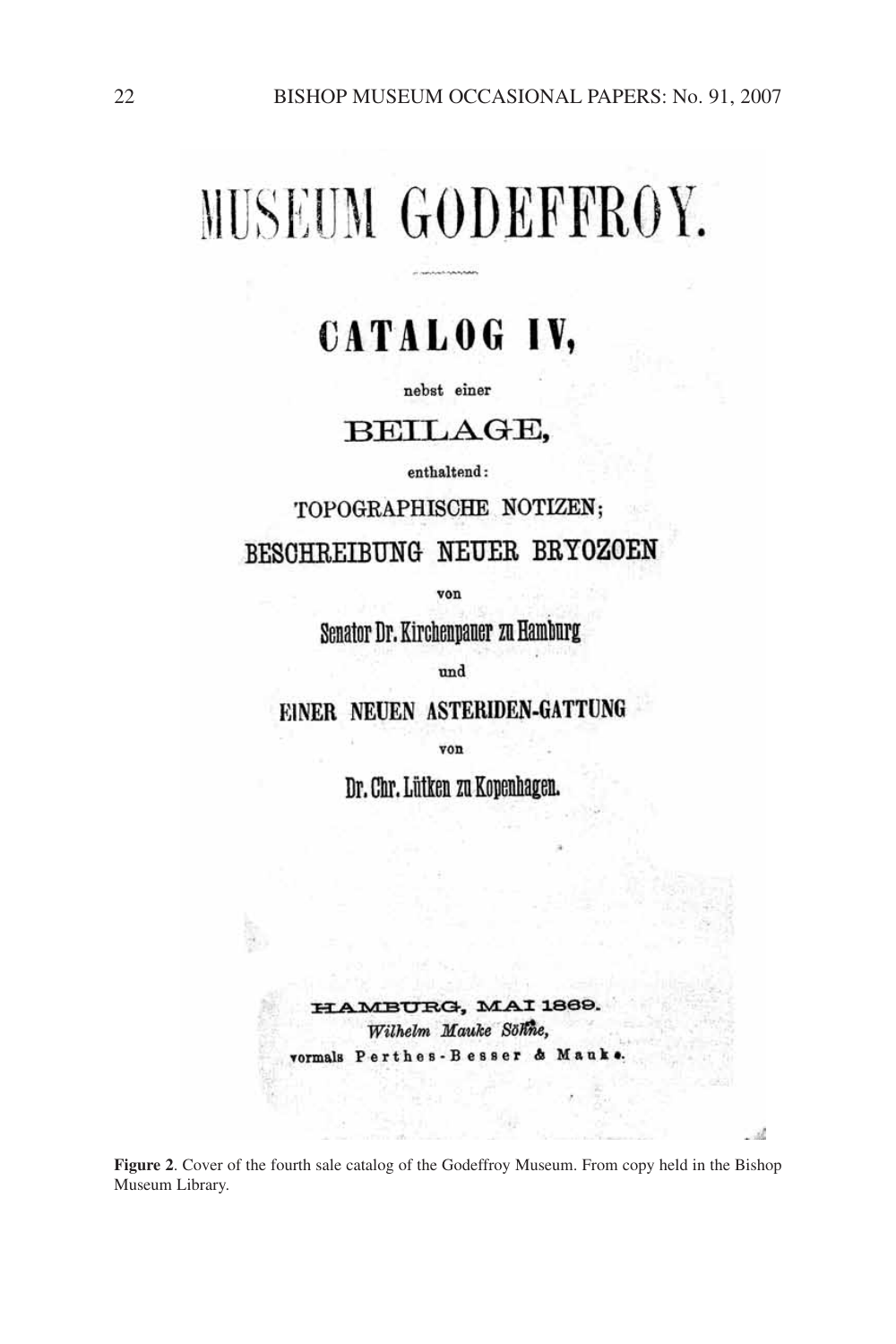|  |  |  | Insecta. |
|--|--|--|----------|

|                         | Insecta.                                |                      | 21          |
|-------------------------|-----------------------------------------|----------------------|-------------|
| No.                     |                                         | Patria.              | M. S        |
| 4628                    | Podoscirtus vittatus Br.                | Rockhampton          | 2,40        |
| 8031                    | "Trygonidium dilutum Br.                | Tonga-Inseln         | 0,40        |
| 4611                    | Cyrtoxiphe fulva Br.                    | $\ddot{\phantom{1}}$ | 0, 50       |
| 8046                    | Mogoplistes sp. nov.                    | ,,                   | 0,40        |
| 4510                    | Tropidoderus Childreni                  |                      |             |
|                         | Gray                                    | Queensland           | 30,00       |
| 2706                    | Phaneroptera linearis Br.               | ו ו                  | 1,20        |
| 8021                    | decorata<br>٠,                          |                      |             |
|                         | Вr.                                     | , ,                  | 2,40        |
| 10139                   | Phaneroptera sp. nov.                   | Sidney               | 1,50        |
| 4597                    | Phylloptera incerta Br.                 | Samoa-Inseln         | 0, 80       |
| $4603 +$                | parvicaudae<br>$\overline{\mathcal{L}}$ |                      |             |
|                         | Br.                                     | Rockhampton          | $^{1,00}$   |
| 10142                   | sp. nov. vie.<br>$\overline{2}$         |                      |             |
|                         | parvicaudae                             |                      |             |
|                         | Br.                                     | Sidney               | 1,20        |
| 10113                   | mutica Br.                              | , ,                  | 1,20        |
| 2703                    | Ephippithyta trigintiduo-               |                      |             |
|                         | guttata Serv.                           | Queensland           | 2,00        |
|                         | 10087 S. Conocephalus differens         |                      |             |
|                         | Serv.                                   | Palau-Inseln         | 1,00,       |
|                         | 10092 S. Xiphidium longicorne Br.       | Yap.                 | 1,00        |
| 10136                   | sp. nov.                                | Sidney               | 1,80        |
| 8026                    | sp. nov.<br>Ŷ5                          | Bowen,               |             |
|                         |                                         | Rarotonga            | 1,00        |
|                         | 4613 + Physis pectinata Serv.           | Samoa, Tahiti        | 0, 60       |
| $3764 +$                | Agroecia rugosifrons Br.                | Viti-Levu            | 2,50        |
| $10095$ $\mathrm{S}$ ." | truncata Br.                            | Palau-Inseln         | 1,50        |
| 10133                   | marmorata Br.                           | Sidney               | 3,00        |
| 4607                    | Hexacentrus horridus                    |                      |             |
|                         | Burm.                                   | Queensland           | $1,20-2,40$ |
| 8054                    | Tettix sp?                              | Tongatabu            | 0,50        |
| 101.6                   | subulata L.                             | Sidney               | 0,60        |
| 7995                    | Oedipoda caliginosa                     |                      |             |
|                         | de Haan.                                | Bowen                | 1,50        |
| 2714                    | Stetophyma signatum Br.                 | Queensland           | 1,00        |
| 2718                    | Stenobothrus laetus Br.                 | N.S. Wales,          |             |
|                         |                                         | Samoa                | 1,00        |
| 10135                   | Epacromia sp. nov.                      |                      |             |
|                         | vic. tricoloripes Hagb.                 | Sidney               | $_{2,00}$   |
| 10121                   | Epacromia sp. nov.                      | Bowen                | 1,00        |
| 10144                   | Pachytylus musicus F.                   | Sidney               | $1,00-2,00$ |
| 2709a                   | Pachytylus cinerascens F.               | N.S. Wales,          |             |
|                         |                                         | Queensland           | 1,00        |
|                         |                                         |                      |             |

**Figure 3.** Typical page of the listing of specimens in the Godeffroy sale catalogs showing specimen number, scientific name, locality, and price.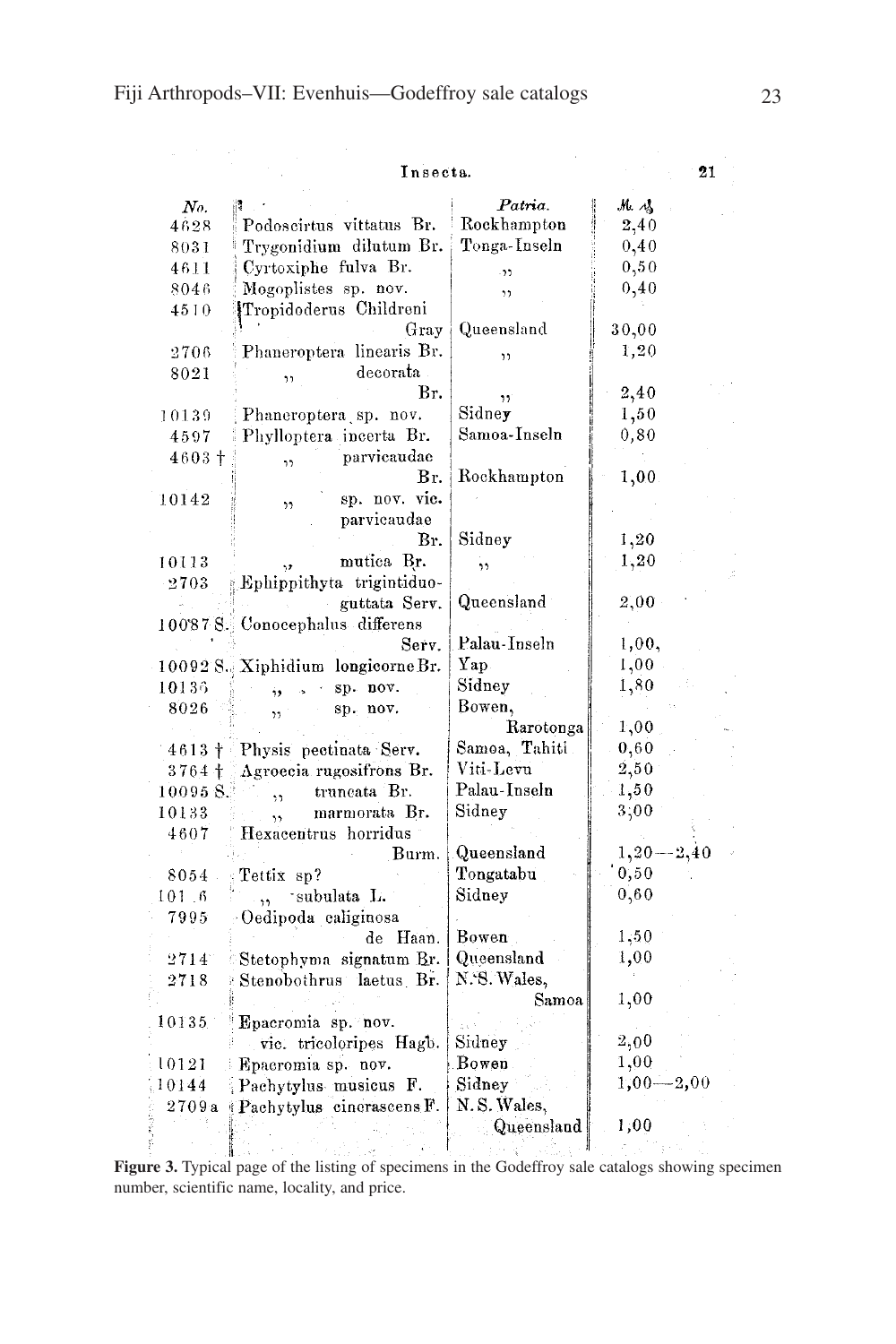Each sale catalog consisted of a listing of identified species, places collected, and prices (cf. Fig. 3). A few catalogs were prefaced with narratives of collecting expeditions or other information regarding the collections listed therein. In one of these narratives (Catalog III—Schmeltz, 1866) collecting localities are itemized with latitude and longitude, and collectors. It is in these narratives that mention of some of the species listed in the catalogs themselves may include characters validating the name (except for a few cases of measurements in the lists of specimens, most of the names in the catalogs proper are not validated there). These catalogs have potential nomenclatural value as many of the names were published in these catalogs before their first formal descriptions elsewhere.

### **LIST OF FIJI TERRESTRIAL ARTHROPODS IN GODEFFROY SALE CATALOGS**

The tables below list the names of the Myriapoda, Diptera, Odonata, and smaller hexapod orders in the sale catalogs of the Godeffroy Museum (those available for study) as occurring in Fiji. Future papers in this series will tabulate the other orders present in these catalogs. The tabular listing includes family, genus and species, page numbers of each catalog in which the name is listed, and notes on the current name of the species or other information regarding that name. There are many misspellings of generic and specific epithets in the catalogs and these are corrected in the lists below. Since these listings are some of the first for Fijian arthropods, there are bound to be misidentifications due to insufficient knowledge of the Fijian and surrounding fauna. There are many entries of names of species as occurring in both Queensland, Australia and Fiji, when it is now known that these species do not occur in both area. Not all the names listed in the catalogs could be traced in this study and I hope that these lists will promote further research into the specimens and their true identifications.

### **NOTES ON THE SPECIES**

1. The genus *Philodicus* does not occur in Fiji and no doubt, the identification was a preliminary one of a specimen that appeared similar to that genus. It is not certain what species this misidentification is associated with but it may be either *Promachus* or *Maira*. 2. There is only one species of *Promachus* in the Fiji Archipelago. The name in the Schmeltz catalogs (*Promachus graeffei*) was validated in catalog III (Schmeltz, 1866: v) and attributed to Schiner as "i.l." [= in litt.] but was not described by Schiner (the name is available nomenclaturally and attributable to Schmeltz). Bezzi (1928) was the first to formally describe the species (as *Promachus triumphans*). The Schmeltz name has priority and is the senior synonym of *Promachus triumphans* Bezzi, **n. syn**. The Schmeltz name was first noted in Evenhuis (1991) but since the *Promachus* fauna of Viti Levu was not well known at that time, no synonymization could be done with certainty. Malaise trapping conducted by the NSF and Schlinger-funded Fiji Arthropod Survey from numerous islands since 2002 shows the same species to be widely distributed throughout the archipelago.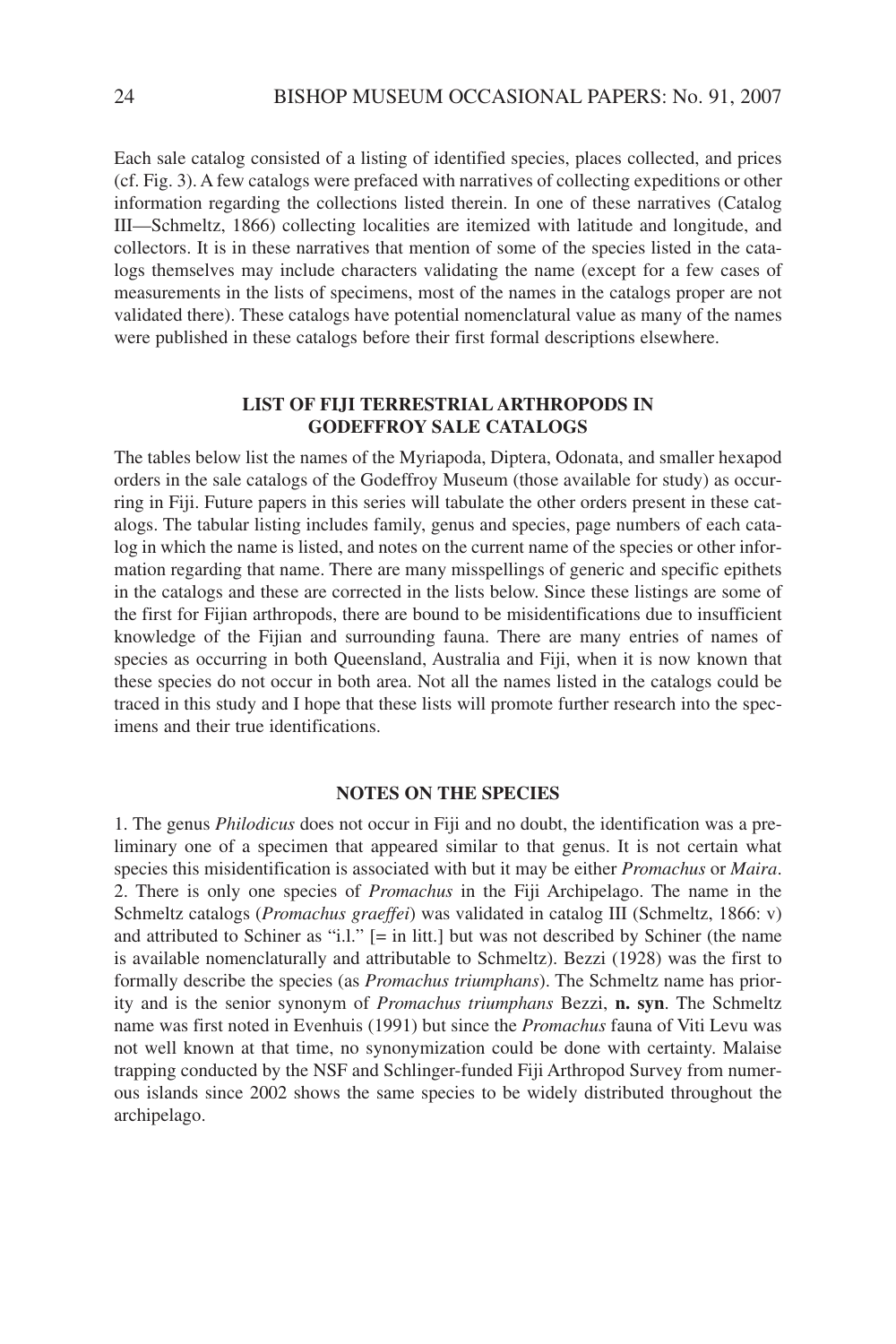| ۱ |
|---|
|   |
|   |
|   |
| ٦ |
|   |
|   |
|   |
|   |

| CHILOPODA<br>Family                   | Species*                                                     |                 |            |          | <b>Catalog Page</b> | II III V VI VII VIII Remarks                                        |
|---------------------------------------|--------------------------------------------------------------|-----------------|------------|----------|---------------------|---------------------------------------------------------------------|
| Scolopendridae<br>Geophilidae         | Geophilus bifasciatus L. Koch<br>Scolopendra perfida L. Koch |                 | 134<br>134 |          |                     | nomen nudum<br>nomen nudum                                          |
| <b>DIPLOPODA</b><br>Family            | Species*                                                     |                 |            |          | <b>Catalog Page</b> | III IV V VI VII VIII Remarks                                        |
| Siphonophoridae<br>Polydesmidae       | Siphonophora hirsuta L. Koch<br>Fontaria gracilis C. Koch    | $\overline{20}$ | 134<br>34  | 67<br>66 |                     | [= Asiomorpha coarctata (Saussure, 1860)]                           |
| Spirobolidae                          | Spirobolus colubrinus L. Koch                                |                 | 54         |          | 77                  | $[=$ Salpidobolus colubrinus (Koch, 1865)]                          |
| Spirobolidae                          | Spirobolus costatus L. Koch                                  |                 | 54         | 66       |                     | $=$ Dinematocricus costatus (Koch, 1865)]                           |
| Spirobolidae                          | Spirobolus decoratus L. Koch                                 |                 | 54         |          |                     | [nomen nudum] [=Dinematocricus decoratus (Koch,<br>1881)]           |
| Spirobolidae                          | Spirobolus detornatus L. Koch                                |                 | 134        |          |                     | [ <i>nomen nudum</i> ] [=Dinematocricus detornatus (Koch,<br>1881)] |
| Spirobolidae<br>Spirobolidae          | Spirobolus semicinctus L. Koch<br>Spirobolus pictus L. Koch  |                 | 134<br>54  |          |                     |                                                                     |
| Spirobolidae                          | Spirobolus signifer L. Koch                                  |                 | 54         | 66       |                     | [nomen nudum] [=Dinematocricus signifer (Koch,<br>1881)]            |
| $*$ nomina muda ora lietad in itoliac |                                                              |                 |            |          |                     |                                                                     |

*nomina nuda* are listed in italics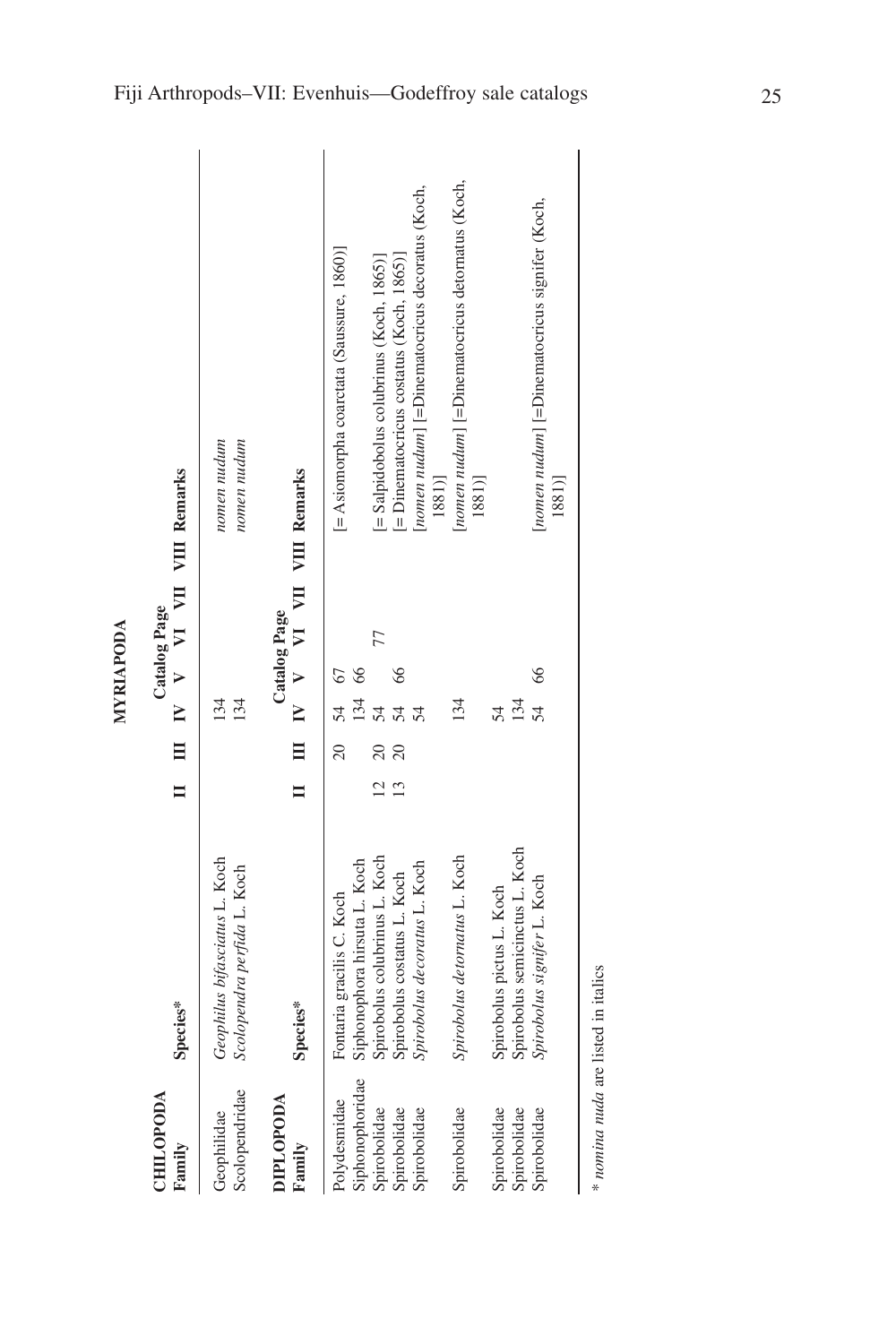| <b>BLATTODEA</b><br>Family | <b>Species</b>                                                                | $\blacksquare$ | E               | $\mathbf{V}$ V | Catalog Page                   | $\overline{\mathbf{z}}$ |    | VII VII Remarks                                                                                            |
|----------------------------|-------------------------------------------------------------------------------|----------------|-----------------|----------------|--------------------------------|-------------------------|----|------------------------------------------------------------------------------------------------------------|
| Blaberidae<br>Blattidae    | Polyzosteria nitida Brunner von Wattenwyl<br>Panchlora surinamensis Fabricius |                |                 | 29             | $\frac{1}{4}$<br>42            |                         | 66 | [= Pycnoscelus surinamensis (Linnaeus, 1758)]<br>[= Platyzosteria nitida (Brunner von<br>Wattenwyl, 1865)] |
| DERMAPTERA<br>Family       | <b>Species</b>                                                                | Ξ              | $IV$ $V$        |                | <b>Catalog Page</b>            |                         |    | VI VII VII Remarks                                                                                         |
| Chelisochidae              | Lobophora morio Fabricius                                                     |                |                 | 32             | 43                             |                         |    | [= Chelisoches morio (Fabricius), 1775]                                                                    |
| <b>DIPTERA</b><br>Family   | <b>Species</b>                                                                |                | $\Xi$           | $\mathbf{V}$ V | Catalog Page                   | $\overline{\mathbf{u}}$ |    | VII VII Remarks                                                                                            |
| Asilidae                   | Philodicus fuscus Macquart                                                    |                | $\overline{20}$ |                |                                | $\sharp$                |    | [error, not Fijian] [See note 1]                                                                           |
| Calliphoridae<br>Asilidae  | Promachus graeffei Schiner<br>Calliphora sp.                                  |                |                 | 50<br>50       | $\mathcal{O}$<br>$\mathcal{O}$ |                         | 80 | [= Promachus triumphans Bezzi, 1928] [See note 2]                                                          |
| Hippoboscidae              | Ornithomyia sp.                                                               |                |                 | 50             | 63                             |                         |    |                                                                                                            |
| Stratiomyidae              | Sargus sp.                                                                    |                |                 | 50             | $\mathcal{O}$                  |                         |    |                                                                                                            |
| Syrphidae                  | Platycheirus sp.                                                              |                |                 | $50\,$         | $\mathcal{O}$                  |                         |    | [error, not Fijian]                                                                                        |
| Syrphidae                  | Syrphus sp.                                                                   |                |                 |                |                                | 74                      |    |                                                                                                            |
| Syrphidae                  | Syrphus salviae Fabricius                                                     |                |                 |                |                                | 80                      |    | $[=$ Asarkina salviae (Fabricius, 1794)]                                                                   |
| Tephritidae                | Trypeta sp.                                                                   |                |                 |                |                                |                         | 80 |                                                                                                            |
| NEUROPTERA                 |                                                                               |                |                 |                | Catalog Page                   |                         |    |                                                                                                            |
| Family                     | <b>Species</b>                                                                | Ξ              | Ξ               | $\mathbf{V}$ V |                                |                         |    | VI VII VII Remarks                                                                                         |
| Chrysopidae                | Chrysopa sp.                                                                  |                |                 | 32             |                                |                         |    |                                                                                                            |

**HEXAPODA HEXAPODA**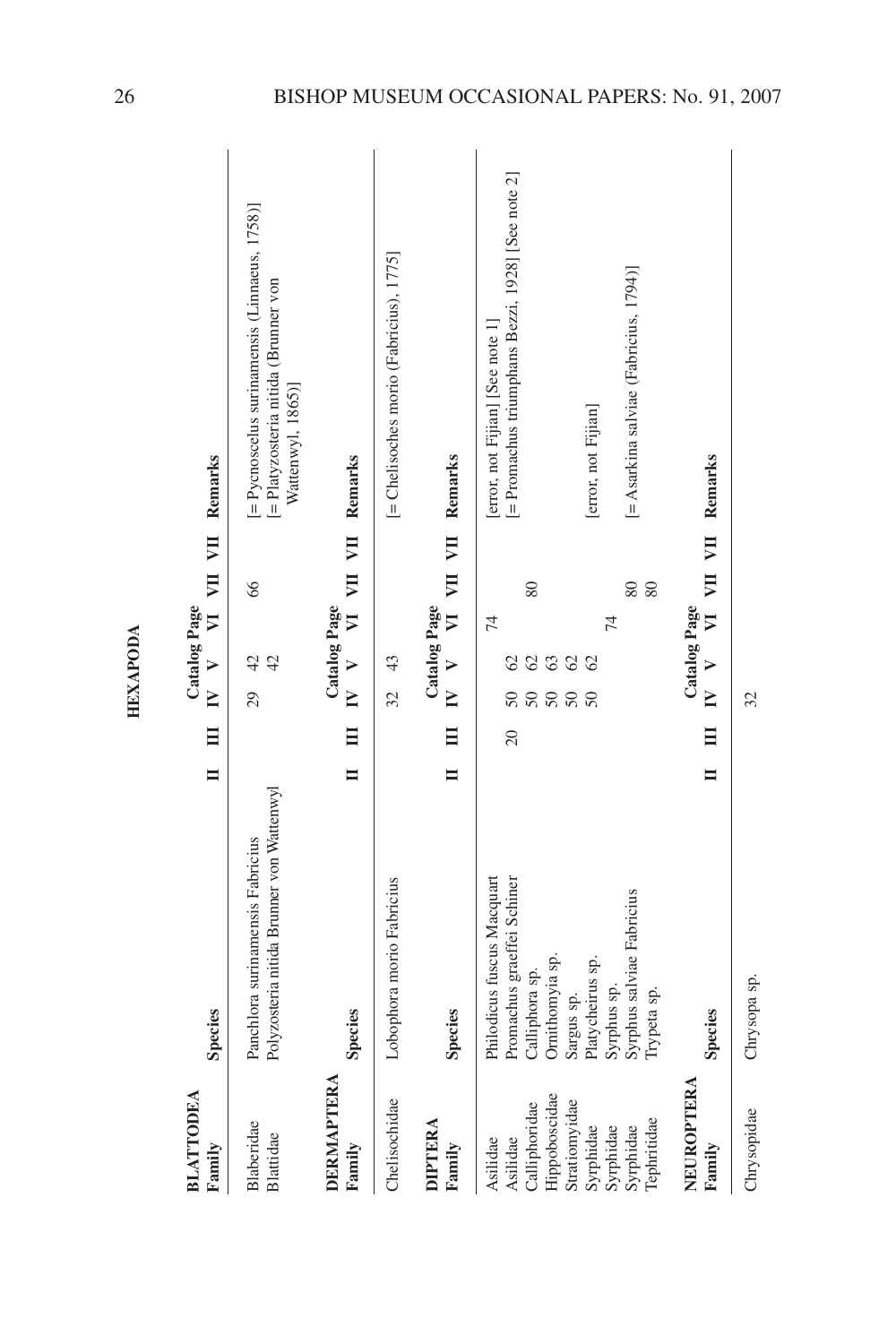| <b>ODONATA</b>    |                                                 |                |                           |                           | <b>Catalog Page</b>        |                         |                                                                      |
|-------------------|-------------------------------------------------|----------------|---------------------------|---------------------------|----------------------------|-------------------------|----------------------------------------------------------------------|
| Family            | $\blacksquare$<br>Species*                      |                | $\overline{\mathbf{u}}$   | $\mathbf{V}$ V            | $\sum$                     |                         | VII VII Remarks                                                      |
| Coenagrionidae    | Agrion aurora Brauer                            |                | $\frac{8}{2}$             | 43                        |                            |                         | $[$ = Ischnura aurora (Brauer, 1865)]                                |
| Coenagrionidae    | Agrion sp.                                      |                |                           | 43                        |                            |                         |                                                                      |
| Libellulidae      | Orthemis pectoralis Kaup                        |                | 32                        |                           |                            |                         | [= Lathrecista pectoralis (Kaup in Brauer, 1867)]                    |
| Libellulidae      | Diplax bipunctata Brauer                        |                | 32<br>$\frac{8}{18}$      | $\frac{4}{4}$             |                            |                         | [= Diplacodes bipunctata (Brauer), 1865]                             |
| Libellulidae      | Diplax trivialis Rambur                         |                |                           | 43                        |                            |                         | [= Diplacodes trivialis (Rambur), 1842]                              |
| Libellulidae      | Libellula sabina Drury                          |                | 32                        | 43                        | 23                         |                         | $[=$ Orthetrum sabina (Drury, 1770)]                                 |
| Libellulidae      | Pantala flavescens Fabricius                    |                |                           | 43                        |                            |                         |                                                                      |
| Libellulidae      | Rhyothemis dispar Brauer                        |                |                           |                           |                            | $\sqrt{2}$              | [= Rhyothemis dispar Brauer, 1867]                                   |
| Unplaced          | Mesocera amulipes L. Koch                       |                |                           | 54                        |                            |                         | [n. gen. n. sp.] [nomen nudum]                                       |
| PHASMIDA          |                                                 |                |                           |                           | Catalog Page               |                         |                                                                      |
| Family            | $\blacksquare$<br>Species*                      |                | $\mathsf{N}$<br>$\Xi$     | $\geq$                    | $\overline{z}$             |                         | VII VII Remarks                                                      |
| Phasmatidae       | Anopholepis fulvescens Saussure                 |                |                           |                           |                            | 66                      | [ = Lopaphus cocophagea (Newport, 1844)]                             |
| Phasmatidae       | Bacteria sp.                                    | $\overline{2}$ |                           |                           |                            |                         |                                                                      |
| Phasmatidae       | Graeffea purpuripennis Brunner von<br>Wattenwyl |                | $\overline{30}$           | $\overline{42}$           |                            |                         | [ = Lopaphus cocophagea (Newport, 1844)]                             |
| Phyllidae         | Phibalosoma novae-britanniae Wood-Mason         |                |                           |                           |                            | 66                      | $(as 'Phybalosoma'')$ $= Chitoniscus feedjeanus$<br>(Westwood, 1864) |
| Phyllidae         | Phibalosoma pythonius Westwood                  |                | $30\,$<br>$\overline{17}$ |                           | $\overline{20}$            | $\overline{30}$         | (as "Phybalosoma") [= Hermarchus appolonius<br>(Westwood, 1859)]     |
| Phyllidae         | Phyllium geryon Gray                            |                | 30                        |                           |                            | 67                      | larva                                                                |
| Phyllidae         | Phyllium lobiventre Blanchard                   |                | 30                        |                           |                            | 67                      | [= Chitoniscus lobiventris (Blanchard, 1853)]                        |
| Phasmatidae       | Xeroderus insignis Brunner von Wattenwyl        |                |                           |                           | $\overline{20}$            | $\delta$                | nomen nudum                                                          |
| <b>TRICHOPTER</b> |                                                 |                |                           |                           | Catalog Page               |                         |                                                                      |
| Family            | $\blacksquare$<br>Species                       |                | $\Box$                    | $\mathbf{V}$ $\mathbf{V}$ | $\overline{\triangledown}$ | $\overline{\mathbf{H}}$ | VII Remarks                                                          |
| Hydropsychidae    | Hydromanicus ruficeps Brauer                    |                | 32                        |                           |                            |                         | [= Abacaria ruficeps (Brauer, 1867)]                                 |

**HEXAPODA** (continued) **HEXAPODA**(continued)

> \* nomina nuda are listed in italics *nomina nuda* are listed in italics